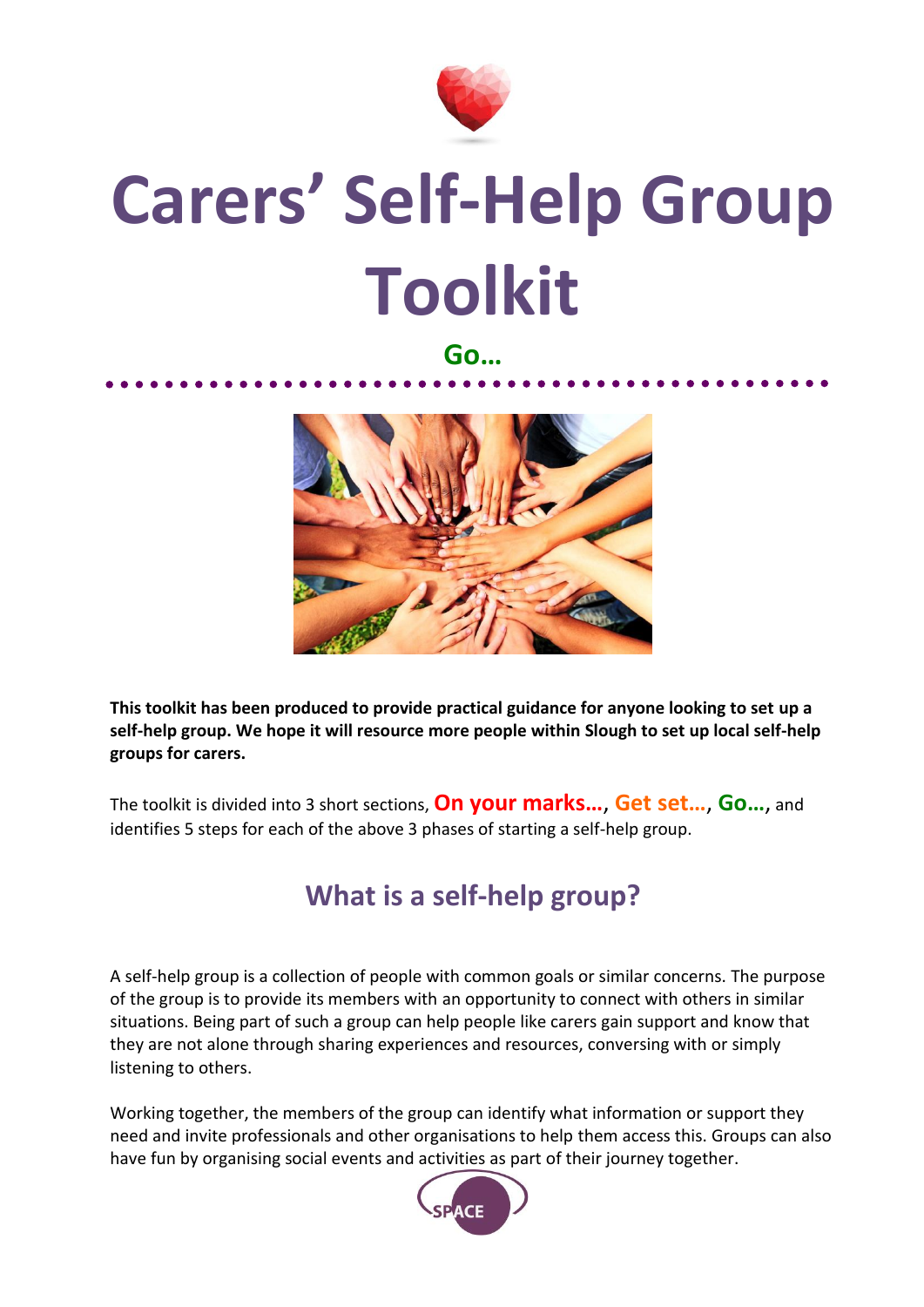

#### **GO…**

**Keep appropriate records …** once the group starts it is good practice to begin to develop some simple systems for keeping appropriate records. One area where this is important is in relation to managing the group's finances.

Having accurate accounts will help you keep track of how much is being spent on group activities. It will also enable you to better estimate how much your future plans might cost. Many groups ask one of their members to take on responsibility for managing the group's finances. However, it is still the responsibility of the group as a whole or its committee to decide how funds will be raised and utilised.

**Meet any legal requirements …** depending on the nature of the group and its individual circumstances, it may be necessary not only to be aware of, but also adhere to various legal requirements. Two of the most common areas that may apply when running a small self-help group are public liability insurance and safeguarding, i.e. if the group supports children, young people or adults at risk.

Public liability insurance covers injury or illness and material loss or damage incurred by members of the public whilst involved with your group. Although not an absolute legal requirement, it is important that the activities of your group are covered. More information on safeguarding is contained within the **SLOUGH Small Groups Guide**, which is available via the **Slough Information Library** in the **Resources for Groups** section on the SLOUGH Get Involved website – [www.sloughgetinvolved.org.uk](http://www.sloughgetinvolved.org.uk/)

**Establish ground rules …** having some ground rules can help to establish expectations in terms of what is or isn't considered appropriate behaviour within the group and can be useful for ensuring the group runs smoothly. Some simple ground rules might be based on such things as listening to each other, respecting confidentiality, everyone taking ownership for the group and sharing responsibilities.

Ground rules are more likely to be respected if the group has been involved in drawing them up. Displaying the ground rules during meetings or giving each member of the group a copy to sign as part of the process of becoming a member of the group may also help. Ground rules can be added to or adapted as the group develops. Don't forget to let new members know about whatever ground rules the group has in place and give them an opportunity to express whether they feel these need to be added to or amended in any way.

**Create a welcoming and supportive environment …** as word gets out about the group, others may well want to join. It's worth giving some thought beforehand, therefore, to how you will welcome and include new members. Walking into a new group can be a daunting experience so it will help your group to grow if you are able to put new members at ease. You might, for example, want to think about asking an existing member of the group to look after new people

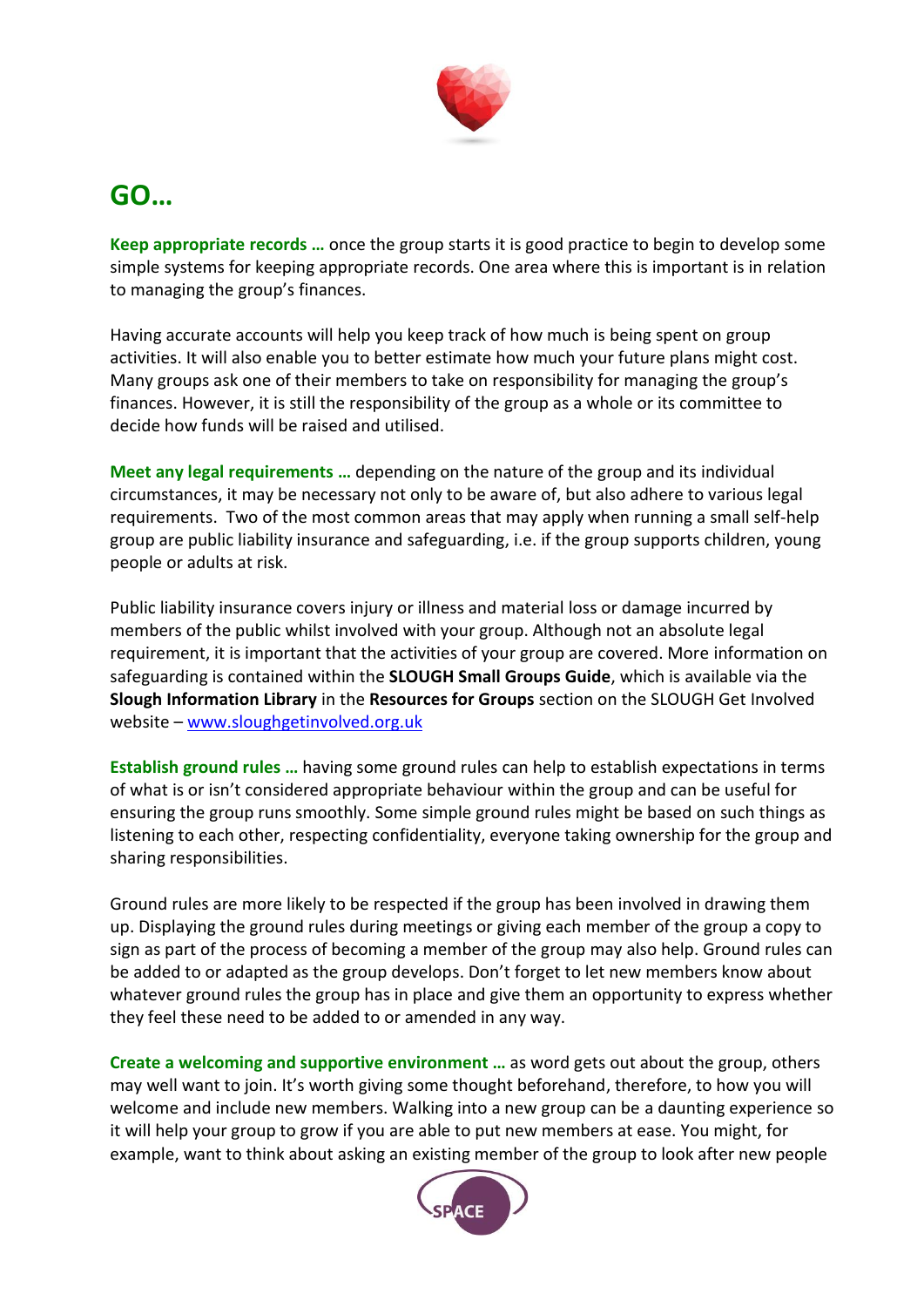

when they join; always including a group introduction when new people are present; and asking new members whether there is anything that would make the group an even better experience for them.

**Plan the group's programme …** in order to keep those involved in the group engaged, you will need to put together a programme covering issues and topics of personal importance to the group's members. Some simple tips for planning an effective programme include keeping it varied and interesting; involving the group in shaping the programme; and asking for volunteers from the group to help plan and facilitate the group's activities.